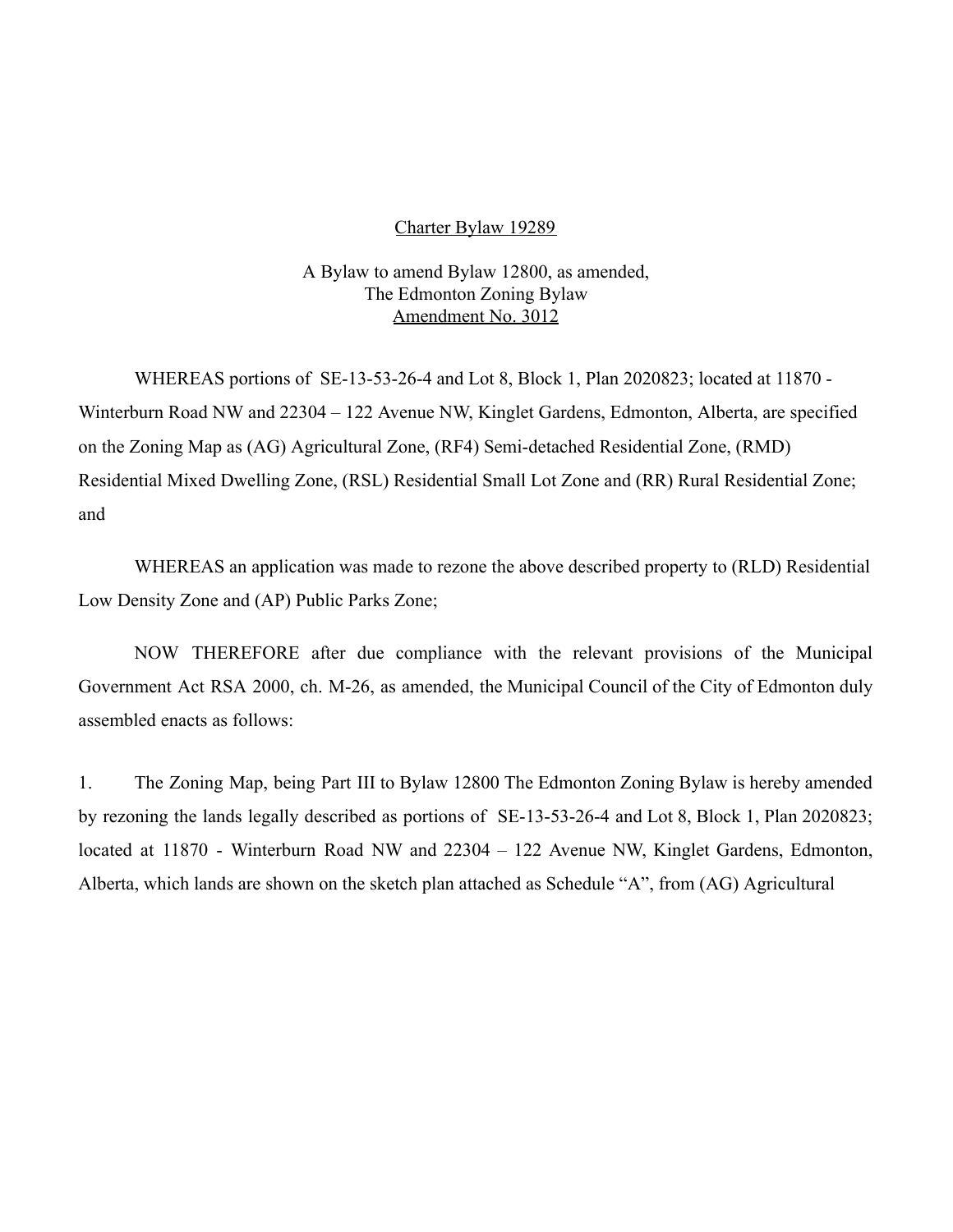Zone, (RF4) Semi-detached Residential Zone, (RMD) Residential Mixed Dwelling Zone, (RSL) Residential Small Lot Zone and (RR) Rural Residential Zone to (RLD) Residential Low Density Zone and (AP) Public Parks Zone.

| day of | , A. D. $2020$ ; |
|--------|------------------|
| day of | , A. D. $2020$ ; |
| day of | , A. D. $2020$ ; |
| day of | A. D. 2020.      |
|        |                  |

THE CITY OF EDMONTON

**MAYOR** 

CITY CLERK